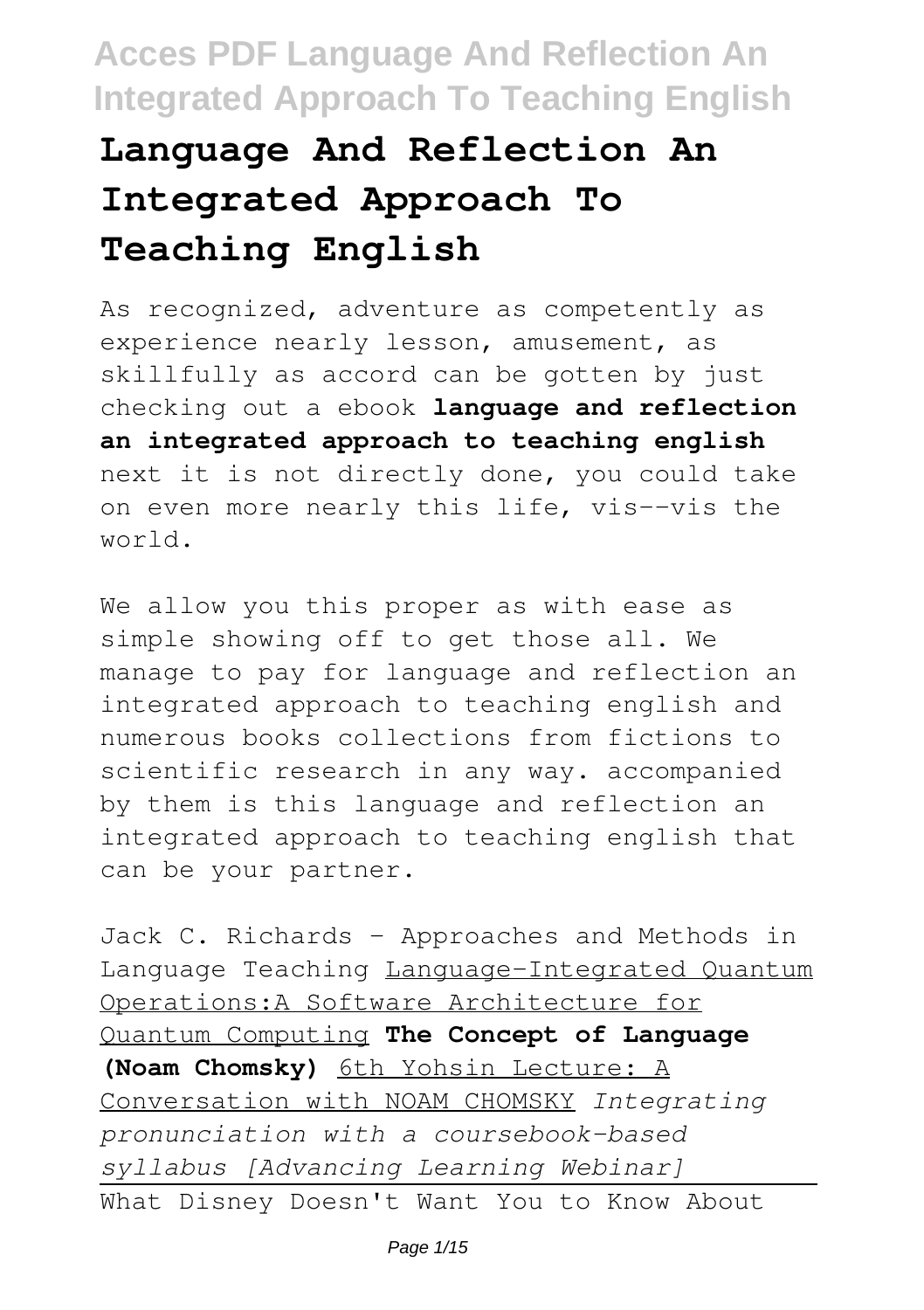Alice in Wonderland | Documentary English Teaching Seminar \u0026 Book Review: Integrate Reading \u0026 Writing *Integrated and Designated ELD: 2nd/3rd Grade* CLIL(Content and Language Integrated Learning) for EFL Learners ACTFL Mentoring Project: Integrating Language \u0026 Culture Instruction in Online Course CppCon 2017: Titus Winters "C++ as a \"Live at Head\" Language"

Microdosing: Integrating Psychedelics into Modern Life Evolution - What Darwin Never Knew - NOVA Full Documentary HD *Office hours with Professor Noam Chomsky (Dec. 2020) Noam Chomsky Interview on Limits of Language \u0026 Mind* Learn English audiobook: The Monk Who Sold His Ferrari

noam chomsky habib university pakistan | Philosophy of Noam chomsky about pakistan Jack Richards on approaches and methods and what teachers need today

Noam Chomsky: Language's Great Mysteries Teaching Integrated skill for ESL/EFL Learners Is Genesis History? - Watch the Full Film ????????? ????? ??????? 2020 ?????? ????  $R$ eference Material ) - ???? ????? ?? Reimagining Classrooms: Teachers as Learners and Students as Leaders | Kayla Delzer + TEDxFargo *STEM Education Overview (Based on \"STEM Lesson Essentials\" book) ||Art Integrated Project||How to make art integrated project||* **Lenore Thomson Personality Book Reflection |**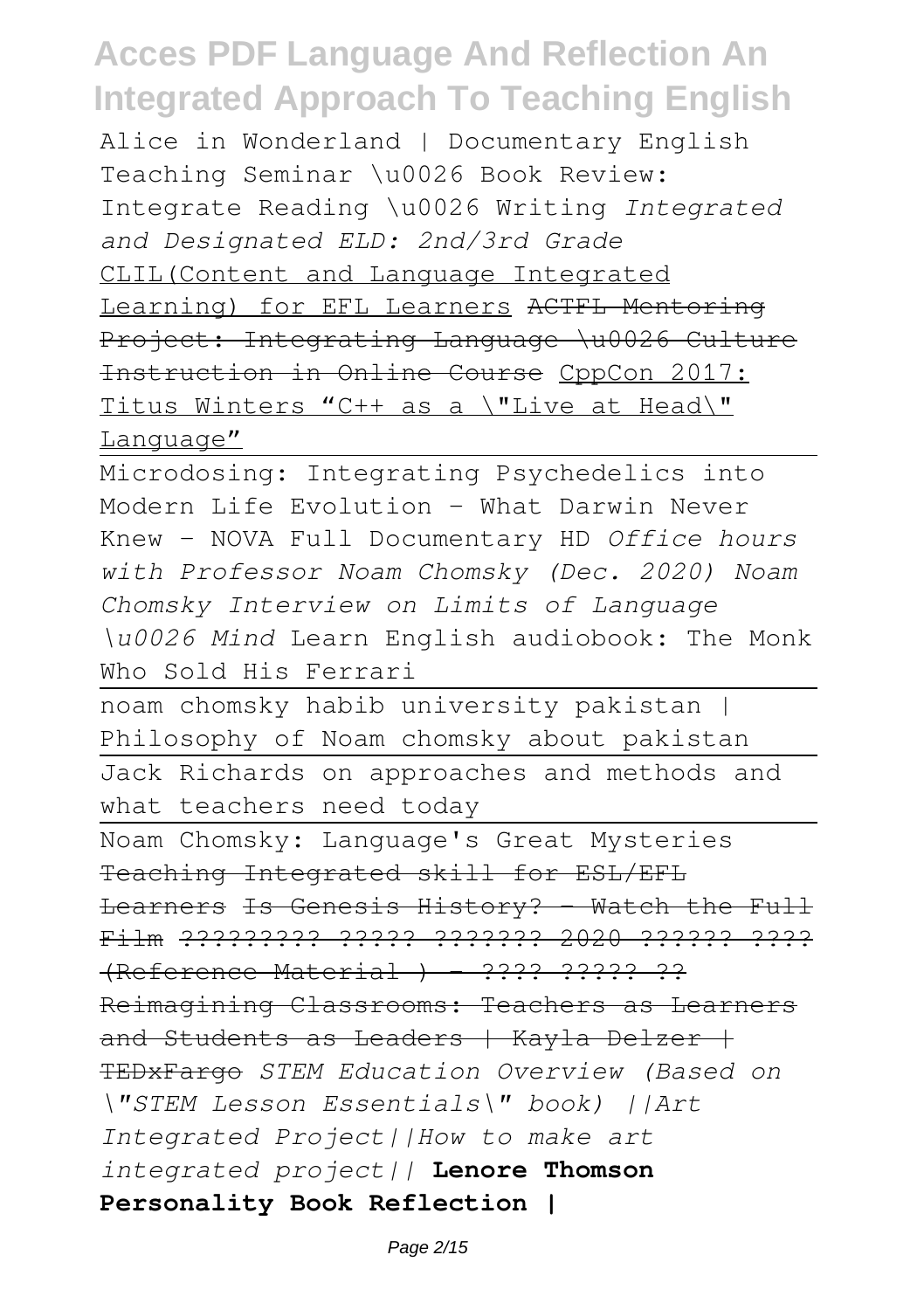### **#TypologyReadingChallenge2020 | MBTI, 16 Types**

085 Kenny Werner: Effortless Mastery*Goals, Objectives, and Learning Outcomes* Small Scale Reflection On a Great House **Booklist and References for MPSC in English | Free Webinar | Team The UNIQUE** *Language And Reflection An Integrated*

Language and Reflection: An Integrated Approach to Teaching English 1st Edition by Anne Ruggles Gere (Author), Colleen Fairbanks (Author), Alan Howes (Author) › Visit Amazon's Alan Howes Page. Find all the books, read about the author, and more. See search results for this author.

*Amazon.com: Language and Reflection: An Integrated ...*

Language and Reflection: An Integrated Approach to Teaching English. This book asks teachers to examine their beliefs about language, the beliefs of other educators, and the implications of those beliefs for English classes, where the primary goal is to foster language development through reading, writing, listening, and speaking.

*ERIC - ED405602 - Language and Reflection: An Integrated ...*

Start your review of Language and Reflection: An Integrated Approach to Teaching English Write a review Aug 03, 2015 David Schaafsma rated it really liked it · (Review from the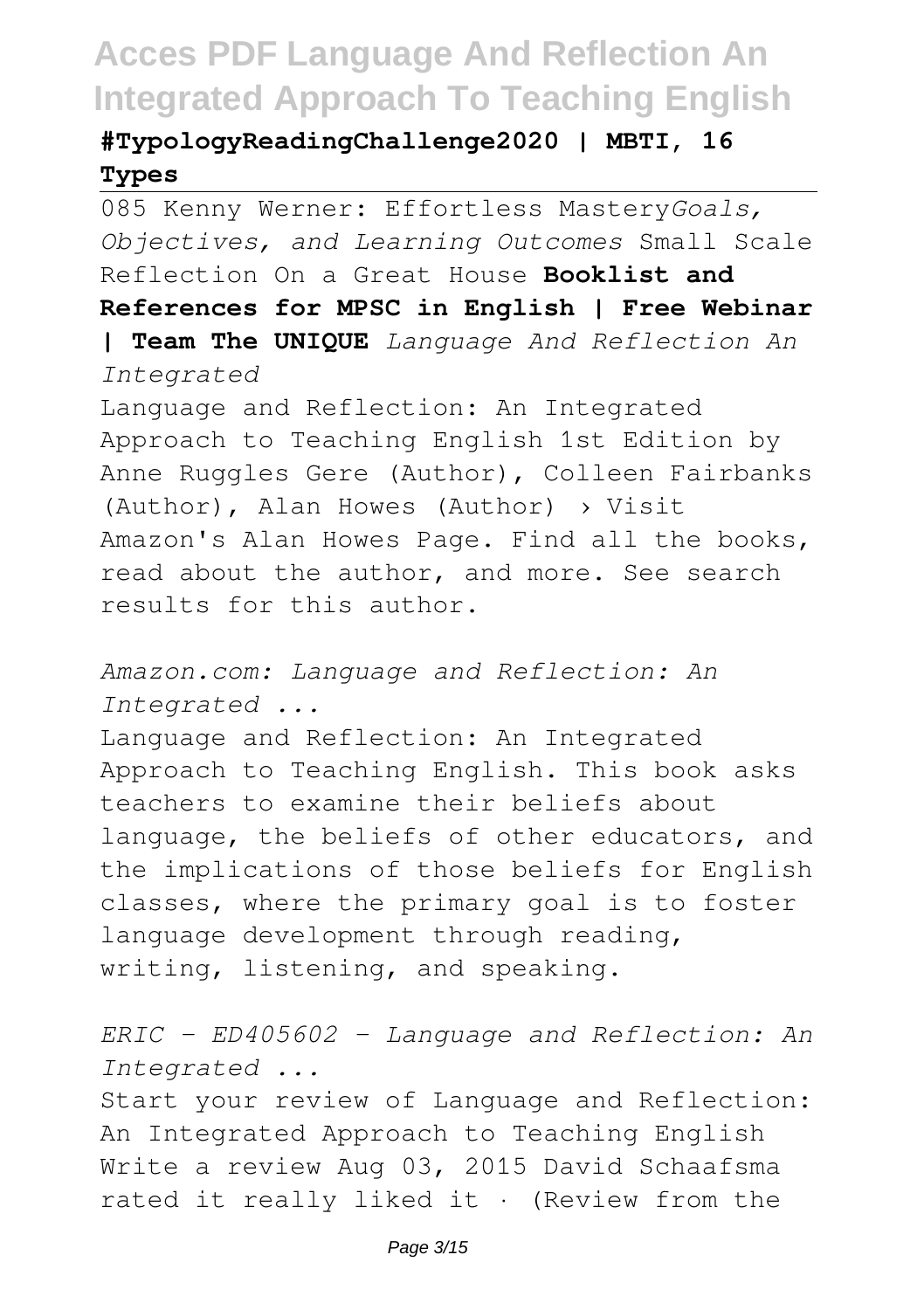author) · review of another edition

*Language and Reflection: An Integrated Approach to ...* Language and Reflection: An Integrated Approach to Teaching English. Anne Ruggles Gere, University of Michigan. Colleen Fairbanks, Saginaw Public Schools

*Language and Reflection: An Integrated Approach to ...* Language and Reflection: An Integrated Approach to Teaching English by Gere, Anne Ruggles; Fairbanks, Colleen; Howes, Alan and a great selection of related books, art and collectibles available now at AbeBooks.com.

*0023414502 - Language and Reflection: an Integrated ...*

Language and Reflection: An Integrated Approach to Teaching English by Anne Ruggles Gere, Colleen Fairbanks, Alan Howes. Pearson. Paperback. POOR. Noticeably used book. Heavy wear to cover. Pages contain marginal notes, underlining, and or highlighting. Possible ex library copy, with all the markings/stickers of that library.

*9780023414503 - Language and Reflection An Integrated ...*

Language and Reflection : An Integrated Approach to Teaching English by Colleen Fairbanks, Anne Ruggles Gere and Alan B. Howes (1991, Trade Paperback) Be the first to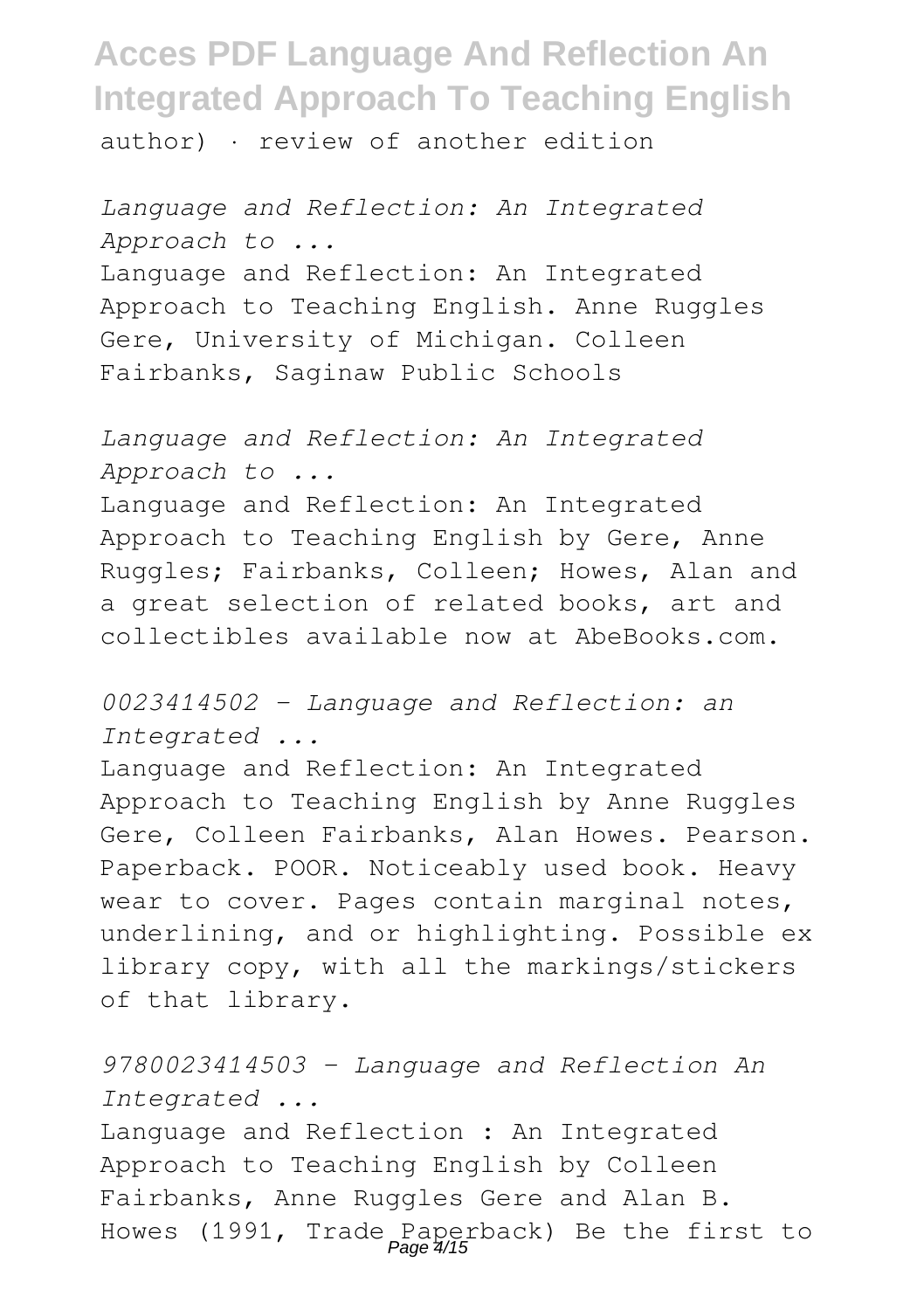write a review. About this product. Preowned: lowest price. The lowest-priced item that has been used or worn previously. The item may have some signs of cosmetic wear, but is fully operational and functions as intended.

*Language and Reflection : An Integrated Approach to ...* Language and Reflection: An Integrated Approach to Teaching English Integrated Approach to Teaching English: Contributor: Anne Ruggles Gere: Publisher: Macmillan, 1992: ISBN: 0023414502,...

*Language and Reflection: An Integrated Approach to ...*

Language and Reflection: An Integrated Approach to Teaching English. This book asks teachers to examine their beliefs about language, the beliefs of other educators, and the implications of those beliefs for English classes, where the primary goal is to foster language development through reading, writing, listening, and speaking.

### *Language And Reflection An Integrated Approach To Teaching ...*

its language, deemed essential to successful integration. Support for migrants to learn the host language should be central to any policy that aims to meet the challenge and to help them to contribute to society and to the economy. The papers in this volume make an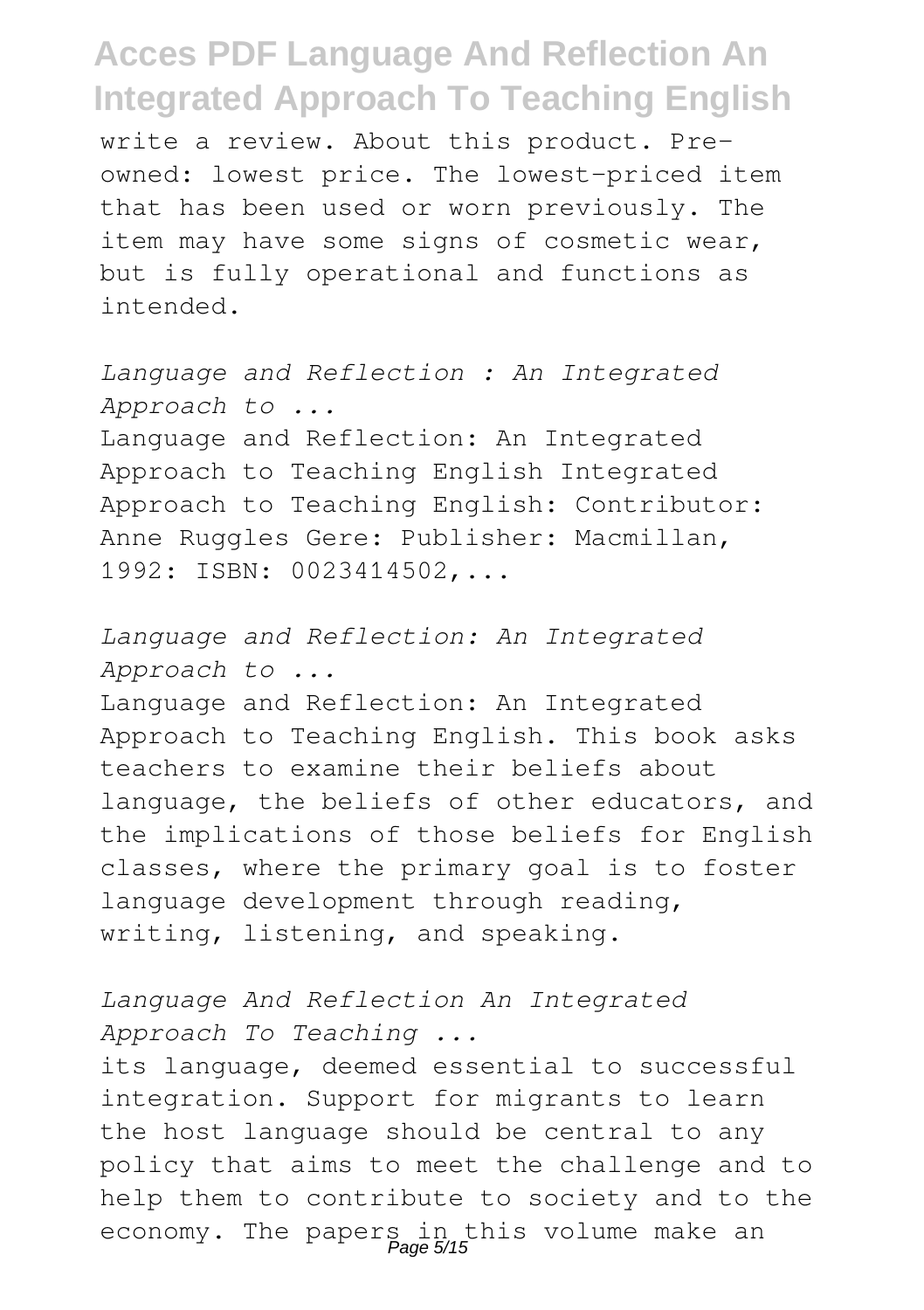important contribution to the debate as to what shape that support should take.

*Language issues in migration and integration: perspectives ...*

Language And Reflection: An Integrated Approach To Teaching English View larger image. By: Anne Ruggles Gere and Colleen Fairbanks and Alan B. Howes

*Language And Reflection: An Integrated Approach To ...* Students who are in most need of language and

literacy support are often the least likely to seek it – a frustrating situation. Strategic and sustainable approaches Consequently, a consensus in the literature has emerged in favour of a more strategic and integrated approach to academic literacy development that is inclusive and relevant to all students.

*Reflection: Integrating literacy development - Learning ...*

Anne Ruggles Gere Is a well-known author, some of his books are a fascination for readers like in the Language and Reflection: An Integrated Approach to Teaching English book, this is one of the most wanted Anne Ruggles Gere author readers around the world.

*BEST PDF "Ö Language and Reflection: An Integrated ...* Find helpful customer reviews and review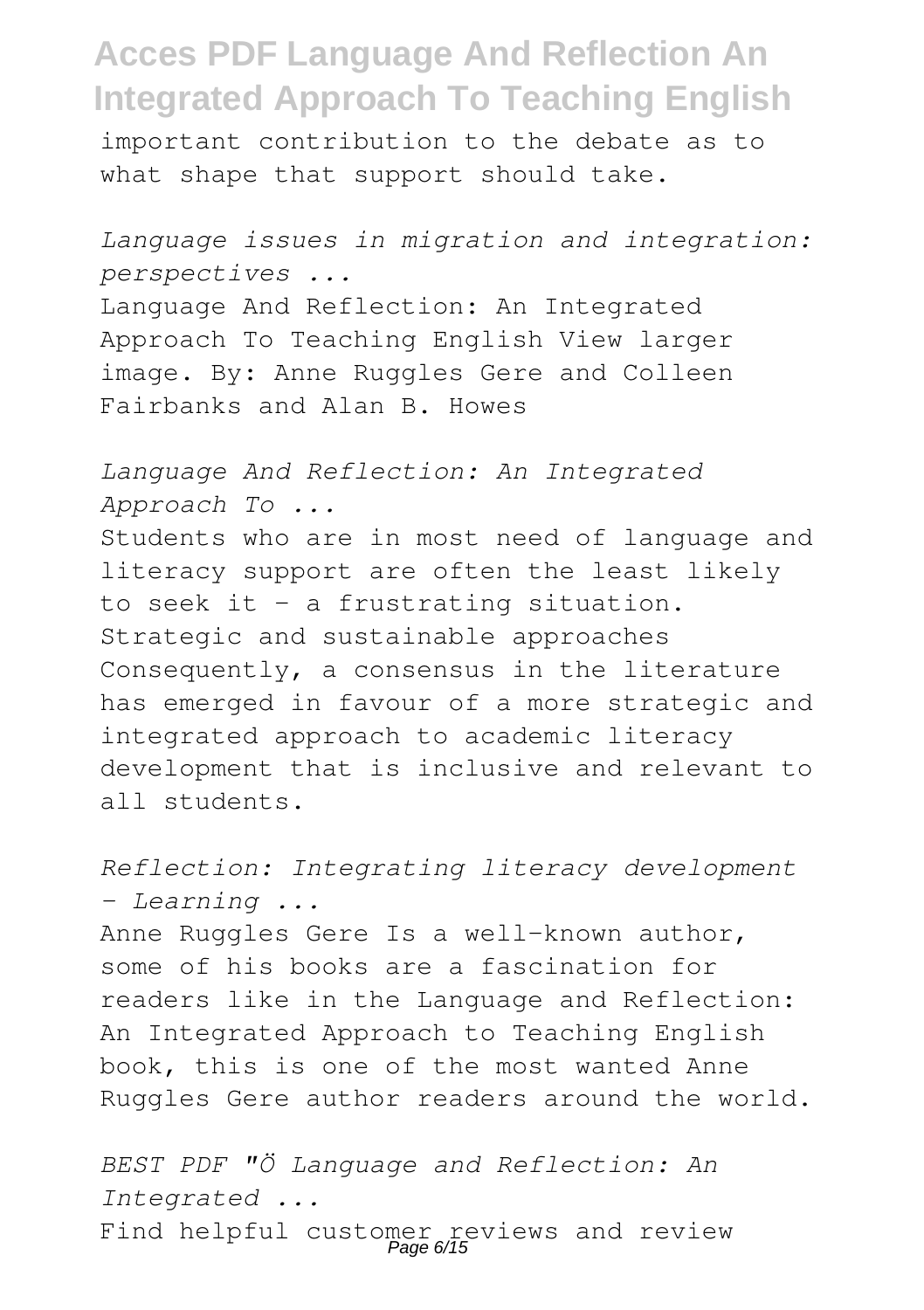ratings for Language and Reflection: An Integrated Approach to Teaching English at Amazon.com. Read honest and unbiased product reviews from our users.

*Amazon.com: Customer reviews: Language and Reflection: An ...*

The primary focus of language education is to develop language proficiency, however, deep reflection normally occurs in one's native language. For this reason, the reflective activities are designed with maximum use of the target language during instructional time and an option for use of English at home for deeper reflection.

#### *Reflection - ACTFL*

Language And Reflection An Integrated Approach To Teaching English their beliefs about language, the beliefs of other educators, and the implications of those beliefs for English classes, where the primary goal is to foster language development through reading, writing, listening, and speaking. Language and Reflection: An Integrated Approach to ... Page 7/27

*Language And Reflection An Integrated Approach To Teaching ...* Instead, feedback and reflection are integrated in the form of reflective conversations with a number of features including the assigning of greater prominence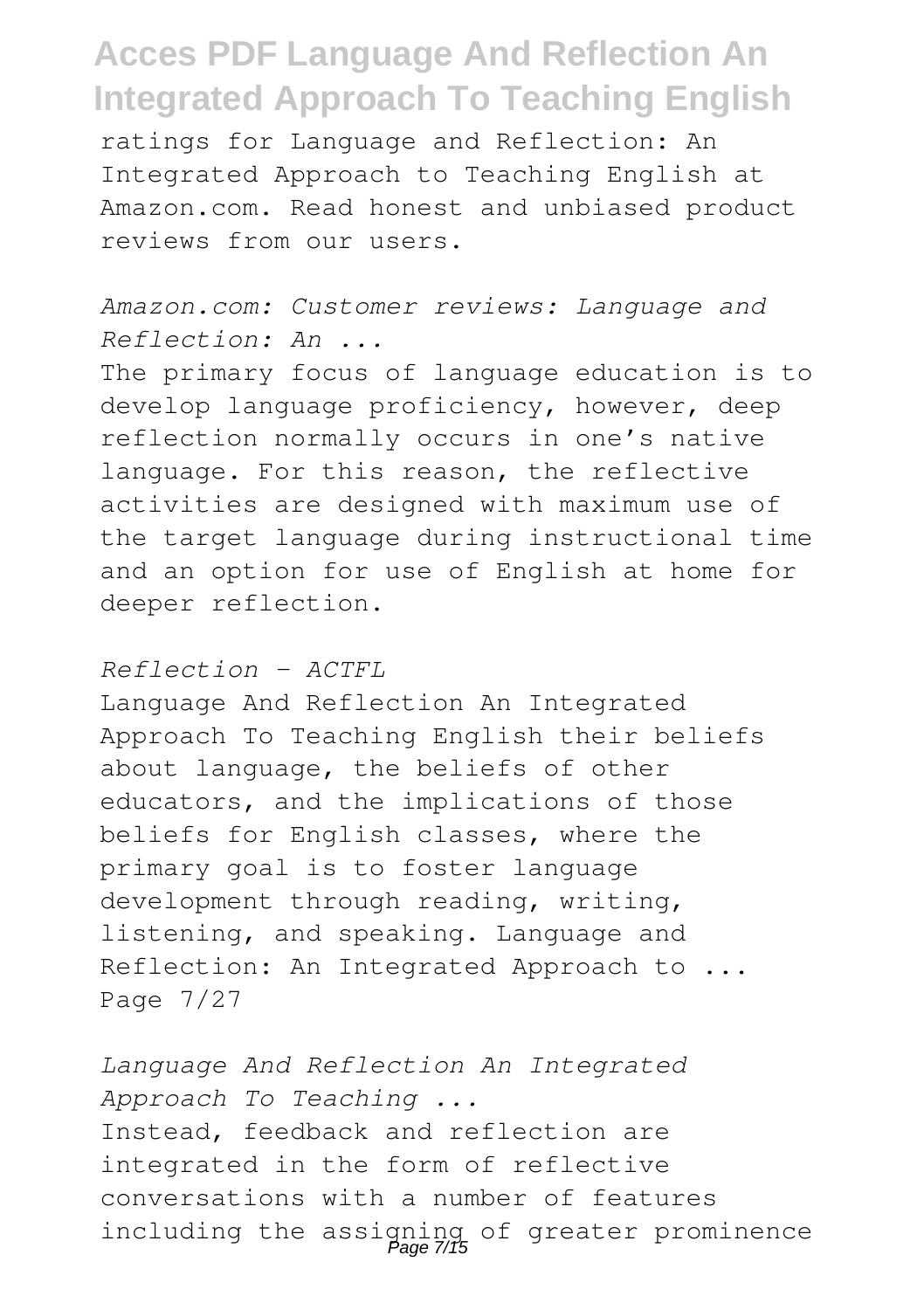to reflection, and to the presence of a facilitator and language learners.

*Integrating feedback and reflection in teacher preparation ...* Pastoral Integration Narrative Reports and Reflection Papers Pages: 30 (7464 words) Johns Model of Reflection - Nursing Pages: 2 (349 words) Reflection on Microeconomics Class Pages: 1 (218 words) Business ethics reflection paper Pages: 2 (378 words)

Discussing digital technology in teaching and learning settings, Video Enhanced Observation for Language Teaching explains how it can be used to tag, analyze and evaluate talk and use it as the basis for reflection and professional development. Guiding readers through these processes, this book focusses on the Video Enhanced Observation (VEO) system. Beginning with a discussion of how it was designed and built by language teaching professionals, contributors use VEO to illustrate the advantages and opportunities of digital observation technologies for teachers, explaining its use and how it can be adapted it to their own professional practice. With detailed case studies tracing how teachers in many different settings have used this system for recording, evaluating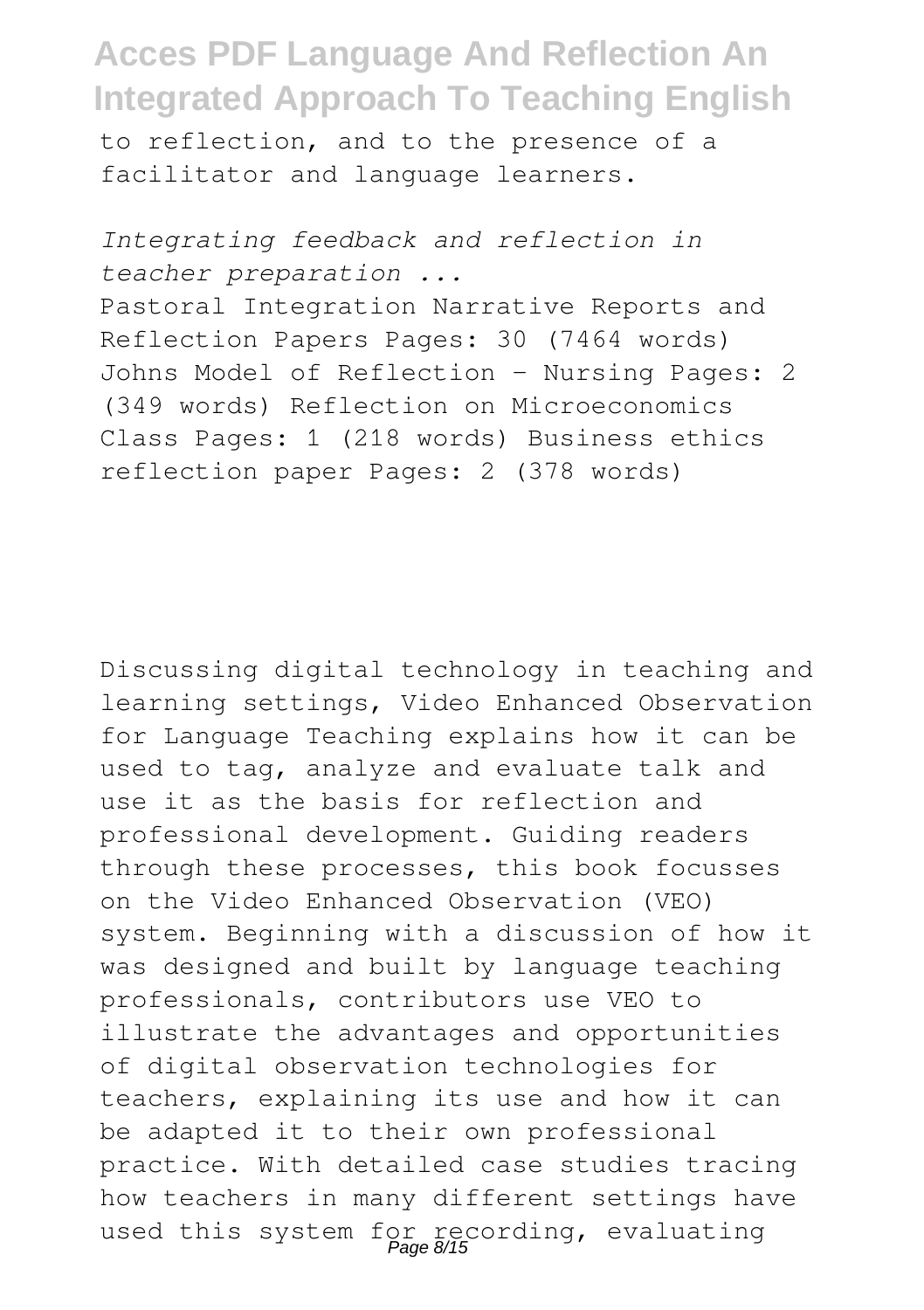and reflecting on lessons, this book provides clear research evidence of the development of many education professionals from around the world. Written by experts in applied linguistics, education and educational technology, Video Enhanced Observation for Language Teaching explains the principles and procedures involved with using digital observation technologies in teaching, enabling other professionals to integrate these technologies into their own environment and practice.

Discussing digital technology in teaching and learning settings, Video Enhanced Observation for Language Teaching explains how it can be used to tag, analyze and evaluate talk and use it as the basis for reflection and professional development. Guiding readers through these processes, this book focusses on the Video Enhanced Observation (VEO) system. Beginning with a discussion of how it was designed and built by language teaching professionals, contributors use VEO to illustrate the advantages and opportunities of digital observation technologies for teachers, explaining its use and how it can be adapted it to their own professional practice. With detailed case studies tracing how teachers in many different settings have used this system for recording, evaluating and reflecting on lessons, this book provides clear research evidence of the development of many education professionals from around the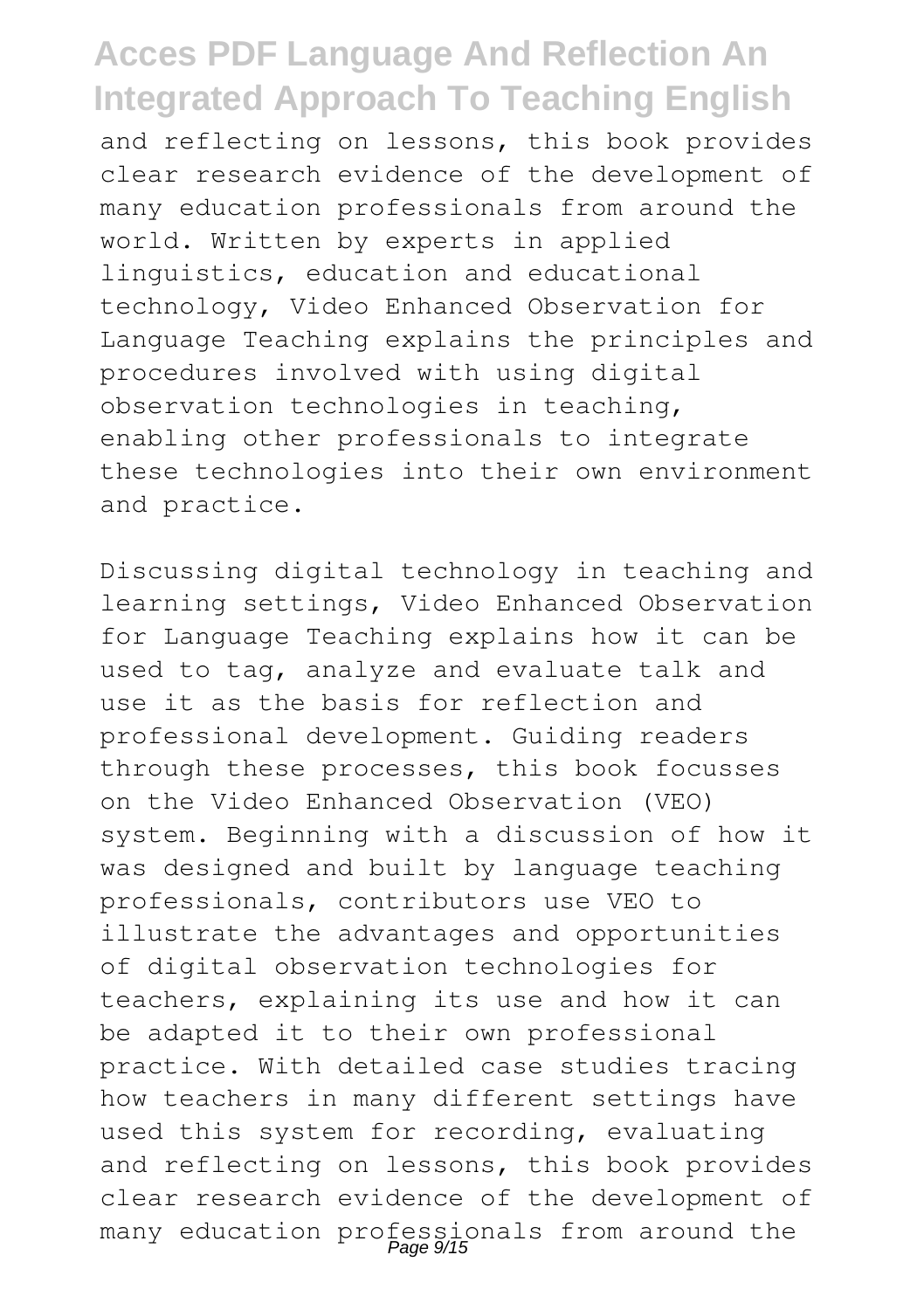world. Written by experts in applied linguistics, education and educational technology, Video Enhanced Observation for Language Teaching explains the principles and procedures involved with using digital observation technologies in teaching, enabling other professionals to integrate these technologies into their own environment and practice.

This book presents the work of researchers in the Esprit Fully Integrated Data Environments (FIDE) projects which had the goal of substantially improving the quality of complex application systems while massively reducing the cost of building and maintaining them. It reports on the design and development of new integrated environments to support the construction and operation of persistent application systems, and on the principles employed to design, test, and implement such systems.

This volume addresses innovations in language teacher education, offering a diversity of personal/psychological perspectives and topics in the theory and/or practice in language teacher education. The text deals with innovations in teaching for learning, teacher autonomy, dynamic self-reflection, peace education, professionalism, action research, socio-emotional intelligence, embodiment, professional development, NeuroELT, and more. Organized in three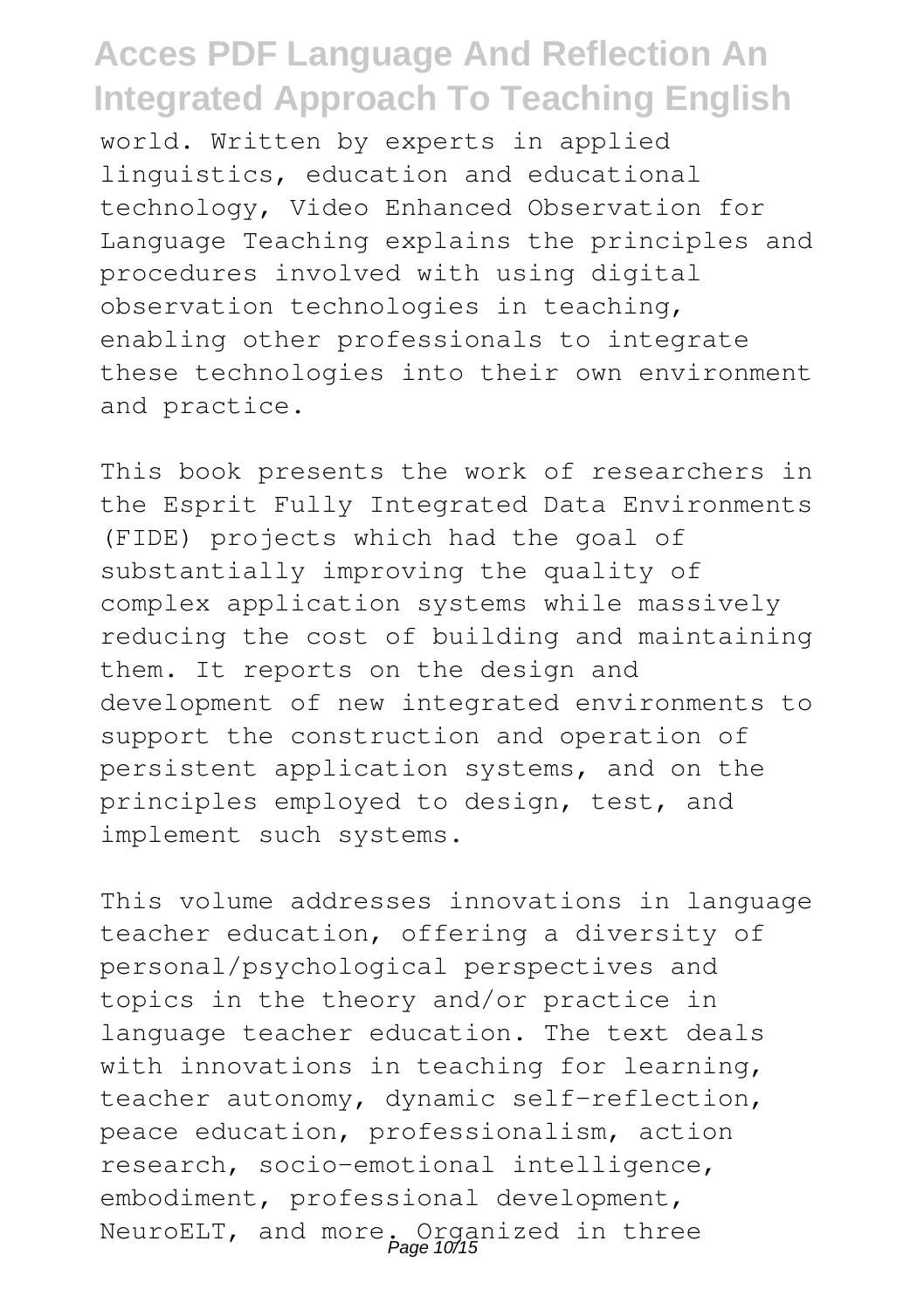sections, the chapters inspire readers to reflect upon what it means to grow as a teacher as they navigate the intra- to interpersonal continuum. The editors draw the main themes together and discuss them in light of an innovations framework developed by Rogers (including relative advantage, compatibility, complexity, trialability and observability) in order to express, in concrete terms, the ways in which each idea can be considered innovative. Throughout the anthology, the reader will find specific, novel ways in which to work towards good practice in language teacher education.

The fourth conference in the series of international meetings on Integrated F- mal Methods, IFM, was held in Canterbury, UK, 4–7 April 2004. The conference was organized by the Computing Laboratory at the University of Kent, whose main campus is just outside the ancient town of Canterbury, part of the county of Kent. Kent is situated in the southeast of England, and the university sits on a hill overlooking the city of Canterbury and its world-renowned cathedral. The Univers ityofKentwasgranteditsRoyalCharterin1965.Toda ytherearealmost 10,000 full-time and parttime students, with over 110 nationalities represented. The IFM meetings have proven to be particularly successful. The ?rst m- ting was held in York in 1999, and subsequently we held events in Germany in 2000, and then Finland in 2002. The conferences are held<br>Page 11/15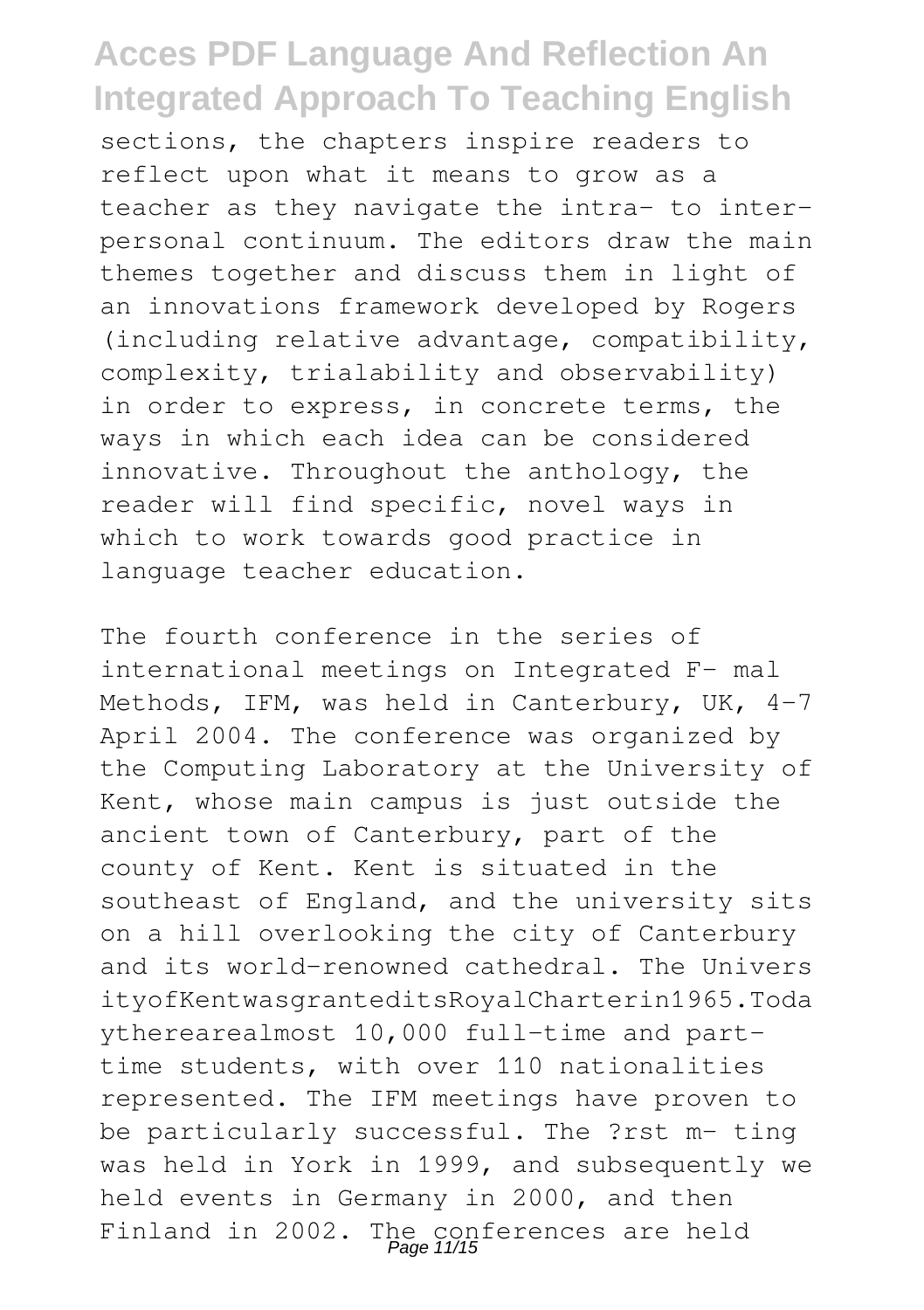every 18 months or so, and attract a wide range of participants from Europe, the Americas, Asia and Australia. The conference is now ?rmly part of the formal methods conference calendar. The conference has also evolved in terms of themes and subjects presented, and this year, in line with the subject as a whole, we saw more work on veri?cation as some of the challenges in this subject are being met. The work reported at IFM conferences can be seen as part of the attempt to manage complexity by combining paradigms of speci?cation and design, so that the most appropriate design tools are used at di?erent points in the life-cycle.

Let every voice be heard! Developing Voice Through the Language Arts shows prospective teachers how to use the language arts to connect diverse students to the world around them and help them develop their own literate voices. This book considers the integrated nature of the primary language arts reading, writing, listening, speaking, viewing, and visually representing. Authors Kathryn Henn-Reinke and Geralyn A. Chesner encourage preservice and inservice teachers to take a reflective, balanced approach in preparing to teach language arts.

The adoption of Content and Language Integrated Learning (CLIL) in Higher Education teaching has been widespread. This learning strategy has developed the need to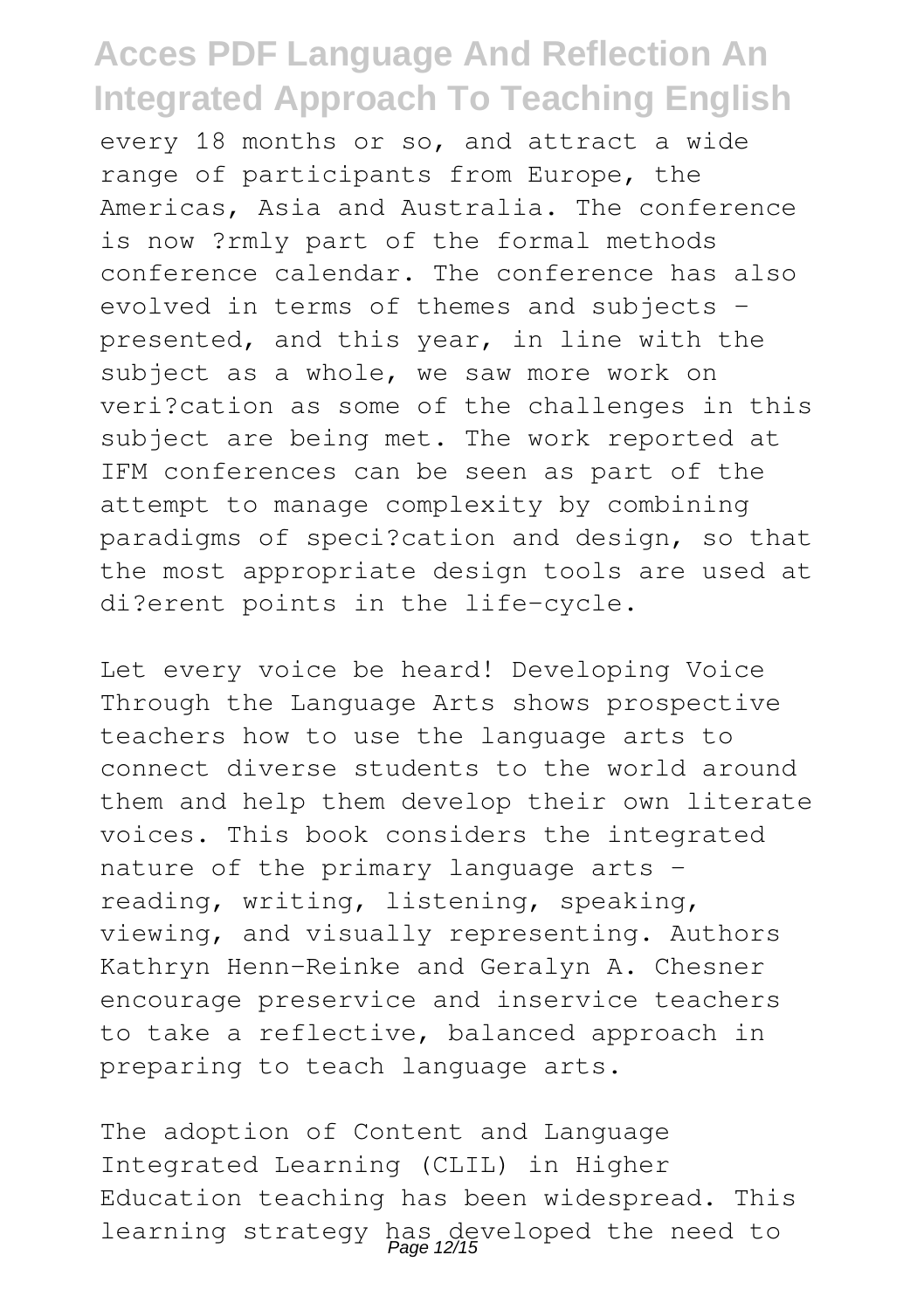learn foreign languages and to communicate with people with different cultural backgrounds. Culture learning should be part of language and content teaching as Higher Education involves language skills, topic comprehension and sociological capabilities. Teachers explore new teaching strategies which imply diverse goals and focus on different cultural backgrounds. The contributions of this book comment the multicultural awareness of the students involved in learning another language and the facts implied in teaching in a multicultural environment.

Though attention to academic language is a key component of the Teacher Performance Assessment and the new Common Core Standards, little has been researched regarding how preservice teachers build academic language knowledge and integrate it into their practice teaching experience. This study focuses on the construction and delivery of academic language knowledge to pre-service teachers in a one year immersion teacher preparation program. It studies the preservice teachers' use of academic language knowledge in their planning, teaching, and assessment throughout a practicum and clinical experience, as well as their use of academic language knowledge as part of reflective practice. Through analysis of classroom observation notes, interviews, and artifacts, the data show that after receiving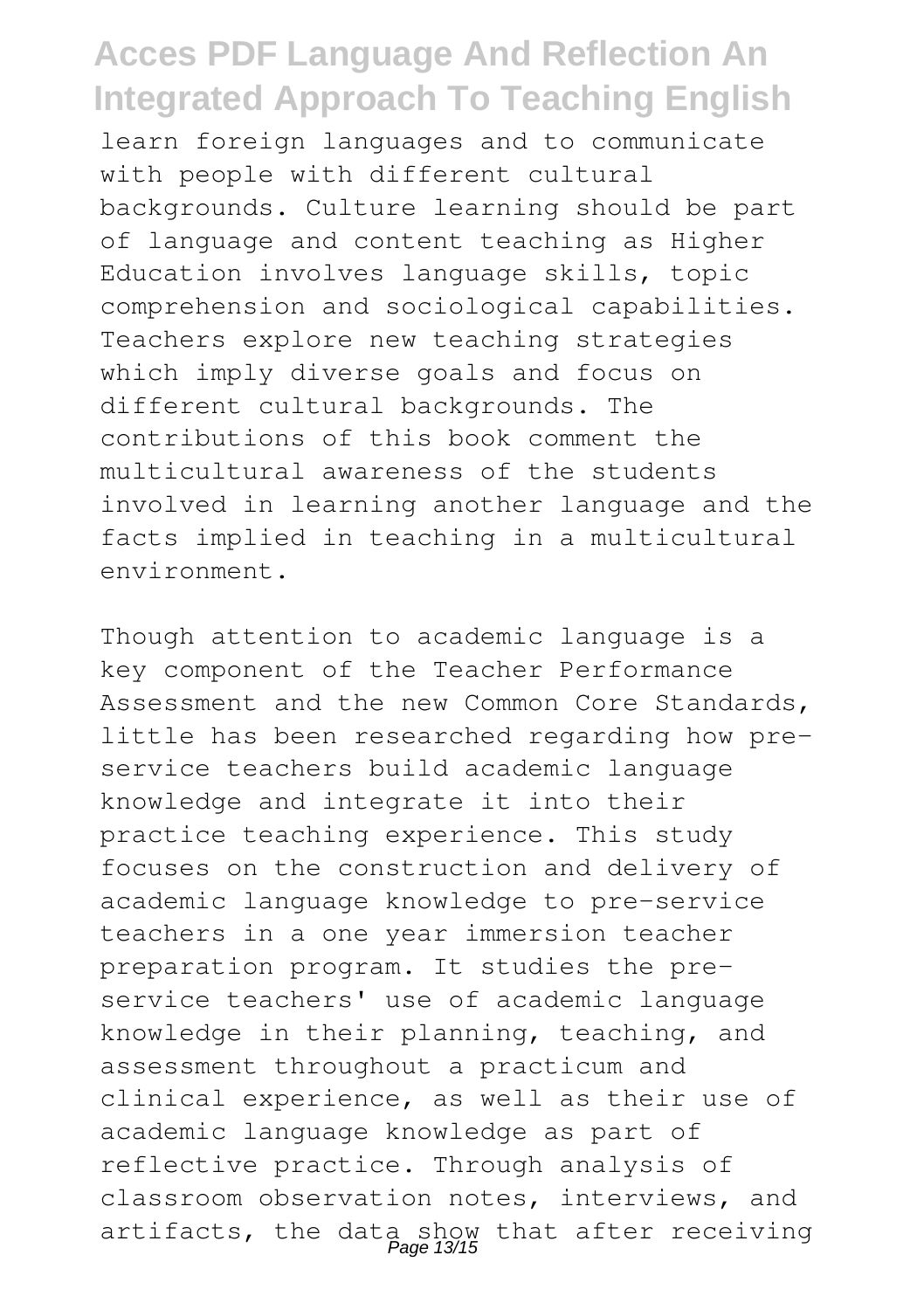instruction on academic language concepts in the areas of content-area terminology and language use, reading, and writing, preservice teachers consciously integrated an attention to the terminology and language use of their content area into their practicum experience. However, faced with understanding themselves as teachers while navigating their mentor teacher's expectations, learning the curriculum they are teaching, and developing classroom management skills, etc., attention to academic language instruction in reading and writing was limited. Recognition that content-area terminology and language use is key to accessing content, though, influenced reflection on how content knowledge is accessed. This conscious understanding of the role terminology and language use plays in accessing content knowledge opened the door for a deeper reflection on the role academic language plays in the classroom. And, during their post-practicum clinical experience, these pre-service teachers were able to more knowledgeably reflect on how to integrate specific content-area reading and writing instruction into curriculum. These conclusions suggest that an introduction to academic language concepts and practices can reveal "blind spots" that enable pre-service teachers to better address content-area literacy in their future practice. They also suggest that more focus in academic language instruction in teacher education programs could help pre-service teachers more Page 14/15